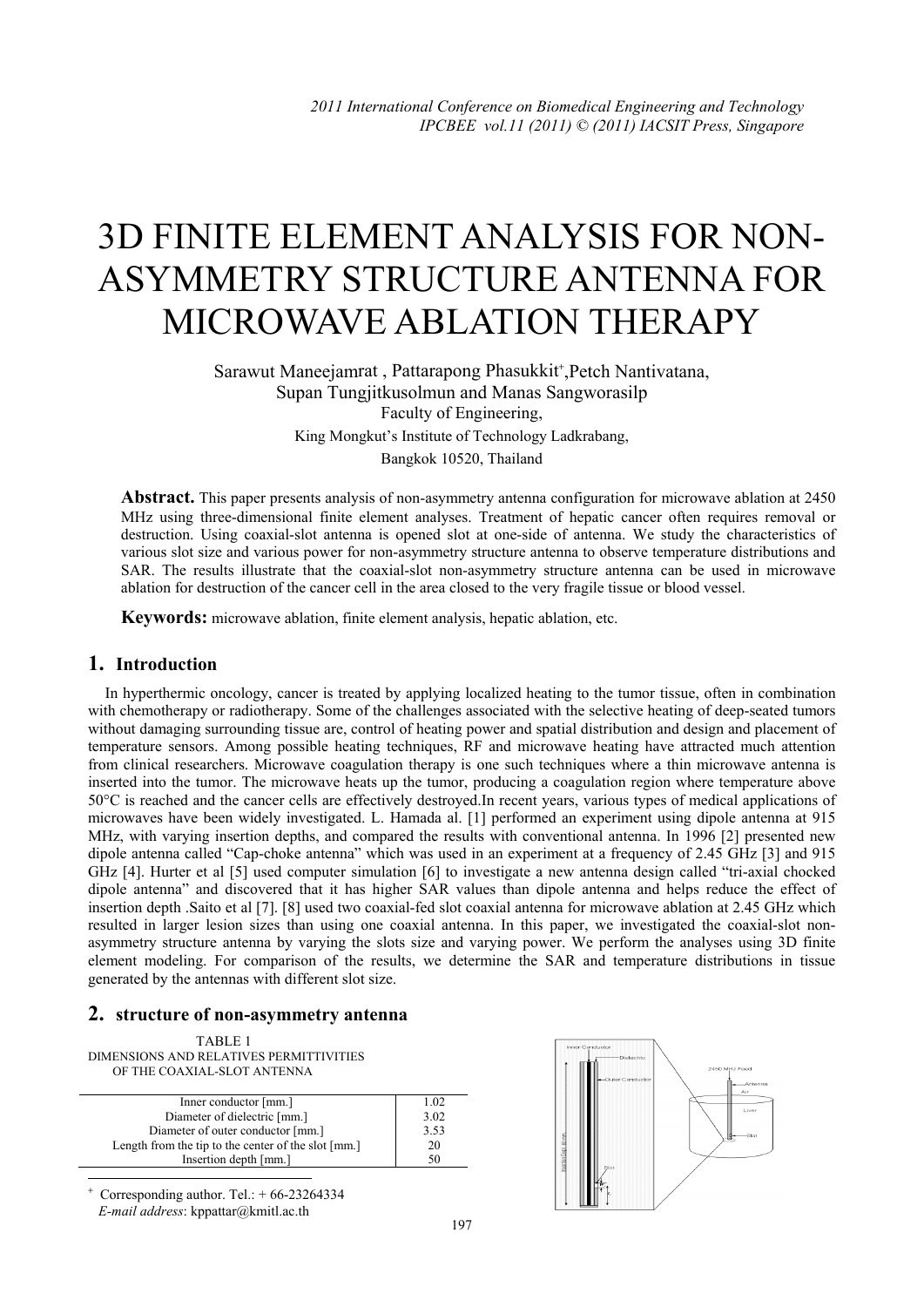| Length of antenna [mm.]         | 60         |
|---------------------------------|------------|
| Width of the slot [mm.]         |            |
| Length of slot ${\text{[mm.]}}$ | 2, 4, 6, 8 |

Fig. 1. Antenna Structure

Fig. 1 and Table 1 we show the configuration and parameters of coaxial-slot non-asymmetry structure antenna used in this study. This structure is the same as [7], [8].

#### **3. Finite Element analysis**

The finite element method (FEM) involves dividing a complex geometry into small elements for a system of partial differential equation, evaluated at nodes or edges.

#### **3.1 Bioheat Equation**

The bioheat equation below was employed to analyze heat generated from electric energy [9]. We solved the bioheat equation to obtain the thermal distribution in hepatic cancer tissue.

$$
\rho C \frac{\partial T}{\partial t} + \nabla \cdot (-k \nabla T) = \rho_{b} C_{b} \omega_{b} (T_{b} - T) + Q_{net} + Q_{ex} \quad (1)
$$

where

- $\rho$  = Density  $\lceil k g/m^3 \rceil$
- *C* = Specific heat  $[J/kg.K]$
- $k =$  Thermal conductivity  $\lceil W/m,K \rceil$
- $J =$  Current density  $\lceil A/m^2 \rceil$
- $E =$  Electric field intensity  $\lceil V/m \rceil$
- $T_{b1}$  = Temperature of the blood [ $^{\circ}C$ ]
- $\rho_{\mu}$  = The blood density  $\lceil k g / m^3 \rceil$
- $C_{b1}$  = Specific heat of the blood  $[J/kg,K]$
- $\omega_{\mu}$  = blood perfusion [1/s]

 $h_{b_1}$  = The convective heat transfer coefficient accounting for blood perfusion in the model

 $Q_{\text{met}} =$  The energy generated by the metabolic processes  $[W / m^3]$ 

Since  $Q_{\text{net}}$  is negligible, we excluded it from our FE models. We also omitted  $h_{\text{tot}}$  from our preliminary studies.

#### **3.2 SAR Distribution**

In order to evaluate the heating ability of the antenna, SAR distribution is widely used. The SAR shows the heat generated by the electric field in the tissue given by

$$
SAR = \frac{\sigma}{\rho} E^2 \qquad [W/kg] \qquad (2)
$$

where

 $\sigma$  = conductivity of tissue  $[S/m]$ 

 $\rho$  = Density of tissue  $\left[kg/m^3\right]$ 

 $E =$  Electric field  $\left[ V/m \right]$ 

In this study, we calculate SAR distributions for all cases and compare the results to determine the potential heating patterns of the antennas. The thermal and electrical properties used are from [9]. We can link the volume of SAR to this following heat equation (3) below

$$
\rho C \frac{\partial T}{\partial t} + \nabla \cdot (-k \nabla T) = \rho_s C_s \omega_s (T_s - T) + \rho \cdot SAR \tag{3}
$$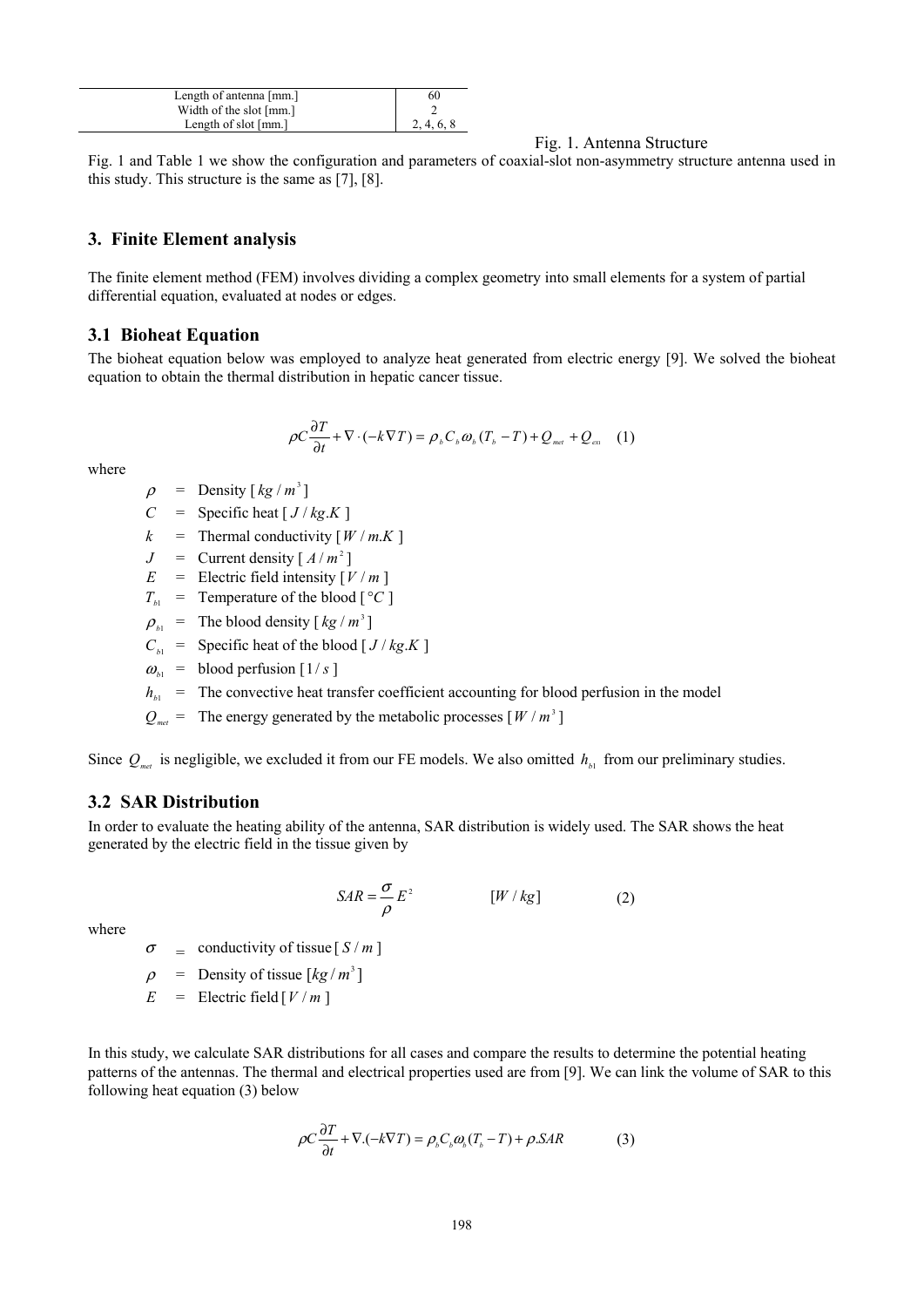#### **4. Experimental**

In this paper, we performed computer simulation using the finite element method. We selected Comsol 3.5a (Comsol Inc., Burlington, MA), to solve our thermal-electrical problems. In process of Finite element method, we used a nonuniform mesh and an three dimension model in this study on the 64 bit Sun Fire 240 operating system (2 processor with Ram 8 GB). The simulation consists of 2 modules:

1) Rf Module

2) Heat Transfer (Bioheat Equation)

It creates the antenna and other components by Solid Work version 2010 emitting in the form of IGS to Comsol Multi-physic Version 3.3a in order that the boundary is put together with other invariants used for simulating the work by requiring that record shall be made every second for 300 seconds. The detail of the parameter of simulation is as follows:

Parameter for simulating the density of tissue =  $1050 \left[\frac{kg}{m^3}\right]$ , specific heat of Liver = 3700  $\left[J/\frac{kg}{K}\right]$ , density of blood = 1000 [ $kg/m^3$ ], specific heat of blood = 3639 [ $J/kg.K$ ], blood perfusion rate = 3.6x10<sup>-3</sup> [ $m^3/kg.s$ ], thermal conductivity of liver = 0.56 [  $S / m$  ], parameter of electrical properties  $\varepsilon_{live}$ (Relative permittivity) = 43.03,  $\delta_{\text{diver}}$ (Electrical Conductivity) [ $S/m$ ] = 1.69,  $\varepsilon_{\text{dielectric}}$  = 2.03,  $\varepsilon_{\text{insulator}}$  = 2.6.





Fig. 2(a). Observation line at 5 mm. and Observation point (b). FEM Model

The Fig. 2(a) shows triangular element with irregular tetrahedra. The number of elements used for simulation is 131,765 approximately, the number of degree of freedom is 947,089 and memory for running is 1,262 MByte approximately.

In Fig 2(b), the distance from the antenna is 5 mm. The Observation Line 1 on the side of slot opening. On the side opposite to the slot opening, the distance of the observation line is 5mm. to observe the SAR volume and the temperature at each level. The Observation Line 1 shows the change of the temperature at the slot opening.

#### **5. Result**

The result of the simulation in this article shows the result of the simulation by the 3 dimension finite element.



Fig. 3. Distribution of Temperature at the Liver Tissue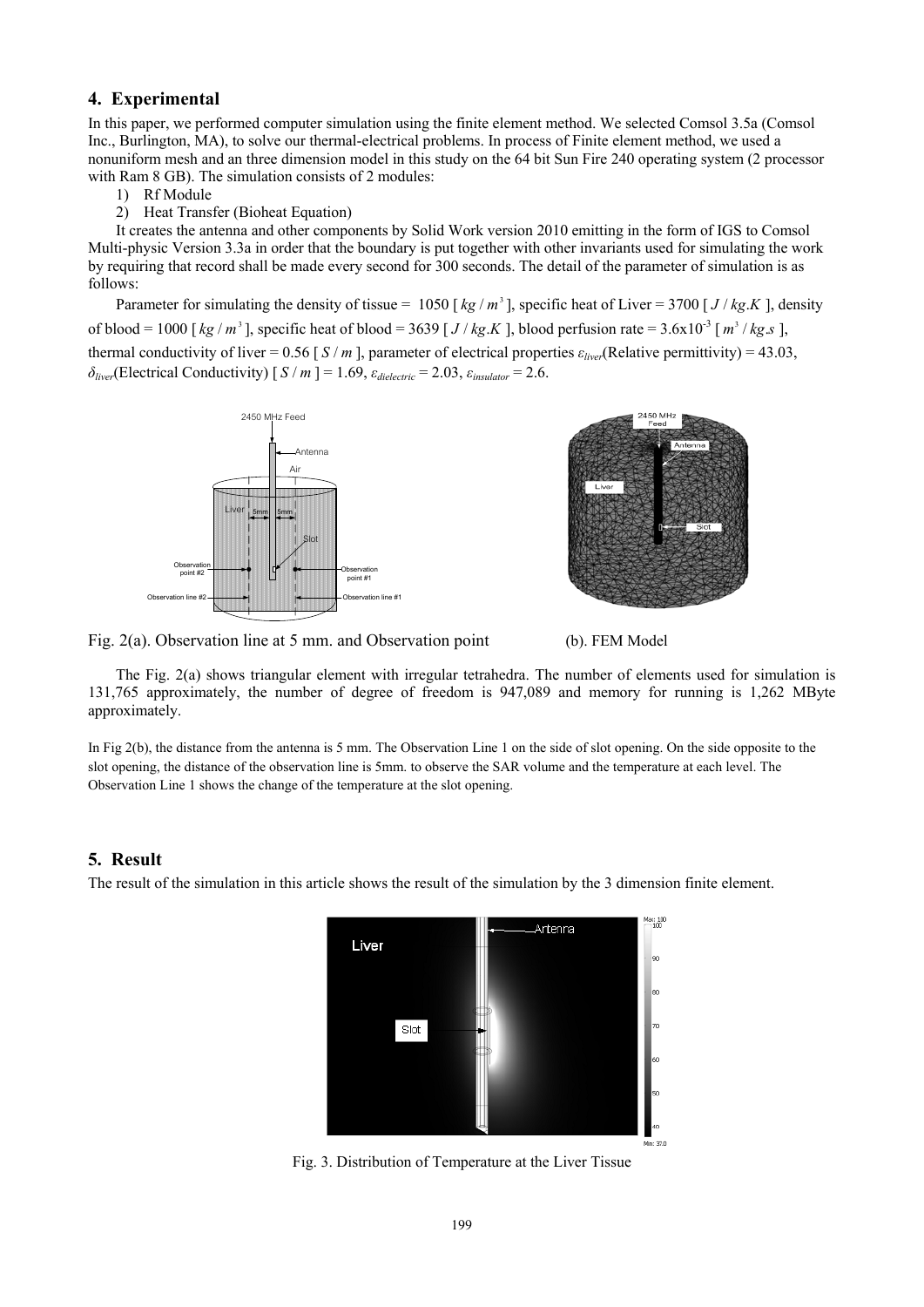In Fig. 3 shows the distribution of the liver tissue whose maximum width is 0.356 mm. and the maximum length is 4.123 mm.

The Fig. 3 and the graph in the Fig. 4 show the temperature at various levels of the tissue. The Fig. 3 shows that the temperature at the slot is higher than at other areas. The Fig. 4(a) shows the temperature at various levels of depth. The temperature at the depth of 0.03 – 0.04 meter is higher than at other levels of depth of the antenna since it is the level of the antenna slot and the longer slot will cause higher temperature.



Fig. 4 A graph showing the distribution of the temperature at the liver tissue with various levels of depth of the Observation Line No. 1(a) and No.2(b) at the distance of 5 mm. from the antenna;

The Fig. 4(b) shows the temperature at various depths. At the Observation Line No. 2 at the opposite side of the slot opening, the temperature is very low, whereas the temperature at the depth of the slot is slightly higher than at other levels. The difference between the antenna with the largest slot and that with the smallest slot is 4°C, which is very low.



Fig. 5. 3D Temperature Distribution in Liver Tissue

This Fig. 5 shows 3-dimension image of the cancer cell destruction at 50°C and over. The destruction starts at this level of the temperature. 50-watt power is supplied to the slot coaxial non-asymmetry antenna with 2mm. slot at 60 seconds. The volume is 0.172707 cm3. The simulation time is 946.25 seconds and the used memory unit is 1823 MB.



Fig. 6. (a) Changes in the volume of the cancer cell destruction at 50°C and over; (b) *Ex* Vivo Experiments and Results This Fig. 10 shows the changes in volume of the cancer cell destruction in the tissue at 50°C and over from the beginning to 300 seconds with the record made every 10 second. The graph shows time of the changes in the volume in